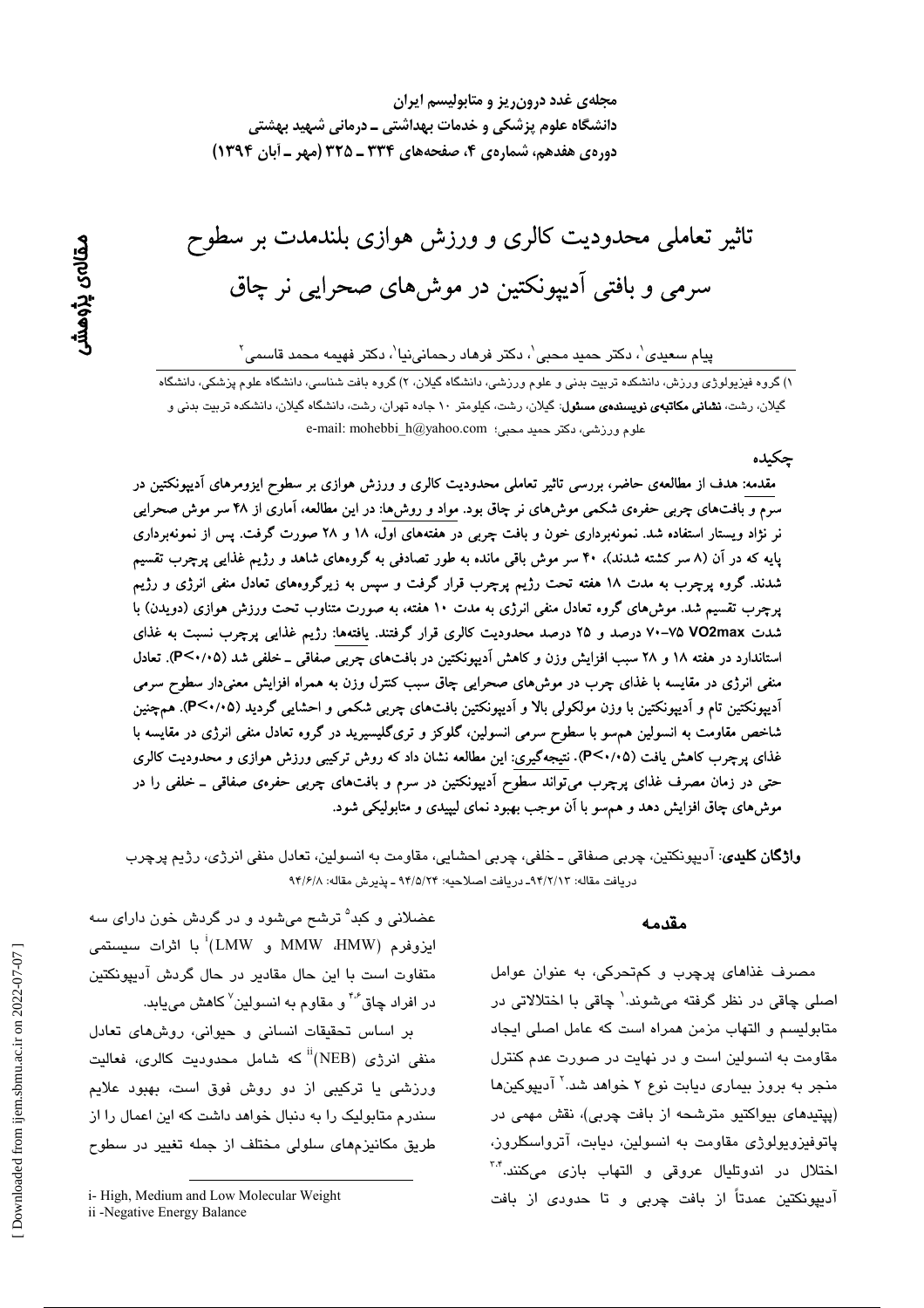آدیپونکتین انجام میدهند.<sup>۱۰</sup><sup>۸ </sup>نتایج مطالعاتی که از روش-های مختلف تعادل منفی انرژی استفاده کردهاند، بهبود وضعیت متابولیکی را گزارش کردهاند.<sup>۱٬۶</sup>۰۴٬۰۴ با این وجود، استفاده از روشهای تعادل منفی انرژی در حوزهی آديپوکينها از جمله آديپونکتين همسو نيستند.

نتائج تحقیقاتی که از محدودیت کالری استفاده کردهاند، دامنهای از عدم تغییر تا افزایش سطوح آدیپونکتین را گزارش کردهاند.<sup>۱۵،۱۶</sup> وارادی و هلرستین<sup>:</sup> در مقالهای مروری گزارش کردند در مطالعاتی که از ۳ تا ۶ هفته محدودیت کالری استفاده کرده بودند، علی رغم کاهش وزن ١٢-٧ درصدی، هیچکدام از مطالعات مذکور تغییری در سطوح در گردش آدیپونکتین مشاهده نکردند. بر اساس گزارش وارادی و همکارانش، محدودیت کالری به صورت یک روز در میان نیز با درصدهای مختلف (۲۵، ۵۰، ۷۵ و ۱۰۰ درصد) تاثیری بر سطوح گردشی آدیپونکتین نداشت.<sup>۱۵</sup> در مقابل، محدودیت كالرى بلند مدت (۵۶ هفته) با افزايش سطوح آديپونكتين همر اه يو ده است.<sup>۱۶</sup>

یاسخ یا سازگاری آدیپونکتین بسته به شدت و مدت فعالیت ورزشی متفاوت است<sup>۱۳٬۱۷</sup> و میتواند همانند محدودیت کالری، بیانگر وجود مکانیسمهای وابسته به فشار متابولیکی باشد.<sup>۱۸</sup> پژوهشهای مربوط به تاثیر فعالیت ورزشی بر بیان ژن یا ترشح آدیپونکتین نیز نتایج متناقضی مانند افزایش،<sup>۱۹</sup> کاهش<sup>۲۰</sup> و یا عدم تغییر<sup>۲۰</sup> را نشان دادهاند. مطالعاتی که از ترکیب محدودیت کالری و فعالیت ورزشی استفاده کردهاند، هرچند اندک میباشند ولیکن نتایج متناقضی در بر داشتهاند.<sup>۱۲٬۲۲٬۲۲</sup> یاماشیتا<sup>ii</sup> و همکــــــارانش کاهش آدیپونکتین در پاسخ به ترکیب محدودیت کالری ۲۰ درصدی و فعالیت ورزشی را در موشهای چاق گزارش کردند.<sup>۲۲</sup> این درحالی است که محققان دیگر، عدم تغییر یا افزایش آدیپونکتین را در پاسخ به روشهای ترکیبی تعادل منفی انرژی گزارش کردهاند.<sup>۲۲،۱۲</sup>

بافتهای چربی به عنوان بافت هدف در تولید این آدیپوسایتوکین مطرح هستند. با توجه به شناسایی سه ناحیهی تجمع بافتهای چربی احشایی، صفاقی خلفی و زیر یوستی در بدن جوندگان، تعیین ناحیهی غالب تجمع چربی در ترشح آدیپونکتین میتواند آگاهی ما از مکانیسم رابطهی منفی آدیپونکتین با بافتهای چربی را افزایش دهد. لذا با

i -Varady and Hellerstein

توجه به اهمیت متابولیکی بافتهای چربی حفرهی شکمی، تحقیق حاضر در صدد بررسی ترشح آدیپونکتین از بافتهای چربی نواحی مختلف این بافت (صفاقی خلفی و احشایی) و همچنین تغییرات سرولوژیک آدیپونکتین تام و HMW، نمای لیپیدی و مقاومت به انسولین در موشهای صحرایی نر چاق تحت رژیم غذایی پرچرب پس از ۱۰ هفته تعادل منفی انرژی (۲۵ درصد محدودیت کالری و تمرین هوازي بلندمدت) بود.

# مواد و روشها

آزمودنیهای پژوهش حاضر، ۴۸ سر موش صحرایی نر از نژاد ویستار با میانگین وزن ۱۲/۶±۱۹۴/۵ گرم بودند. موشها درقفسهای مجزا از جنس پلیکربنات در گروههای چهارتایی و در شرایط کنترل شده محیطی با دمای ۲۲±۲ درجه سانتیگراد، رطوبت ۵±۶۰ و چرخه روشنایی− تاریکی معکوس ۱۲:۱۲ ساعت با دسترسی آزاد به آب و غذای ویژه موشهای صحرایی نگهداری شدند. آزمودنیها پس از دو هفته آشنایی با محیط آزمایشگاه به طور تصادفی به دو دسته گروه شاهد (۲۴ سر) و گروه غذای پرچرب (۲۴ سر) تقسیم شدند. غذای پرچرب حاوی کالری و چربی بیشتر در مقایسه با غذای استاندارد بود (کالری غذا ۴/۸۴ کیلوکالری در مقابل ۳/۸۶ کیلوکالری و درصد انرژی غذا از چربی ۳۹ درصد در مقابل ۳/۲ درصد). موشهای گروه رژیم غذایی پرچرب پس از ۱۸ هفته به زیر گروههای غذای پرچرب (۸ سر) و تعادل منفی انرژی (ورزش هوازی و محدودیت کالری تحت رژيم پرچرب) (٨ سر) تقسيم شدند (شكل ١).

گروه تعادل منفی انرژی به صورت متناوب یک روز تحت مداخلهی غذایی و یک روز ورزش هوازی بلند مدت قرار گرفتند.<sup>۲۴</sup> غذای موشهای گروه تعادل منفی انرژی پیش از اعمال محدودیت کالری به مدت ١۴ روز (هفتههای ١٧ و ١٨) زیر نظر قرار گرفتند تا میانگین غذای دریافتی هر قفس مشخص شود و سپس به مدت ۱۰ هفته به صورت یک روز در میان تحت مداخله غذایی قرار گرفتند.

ii -Yamashita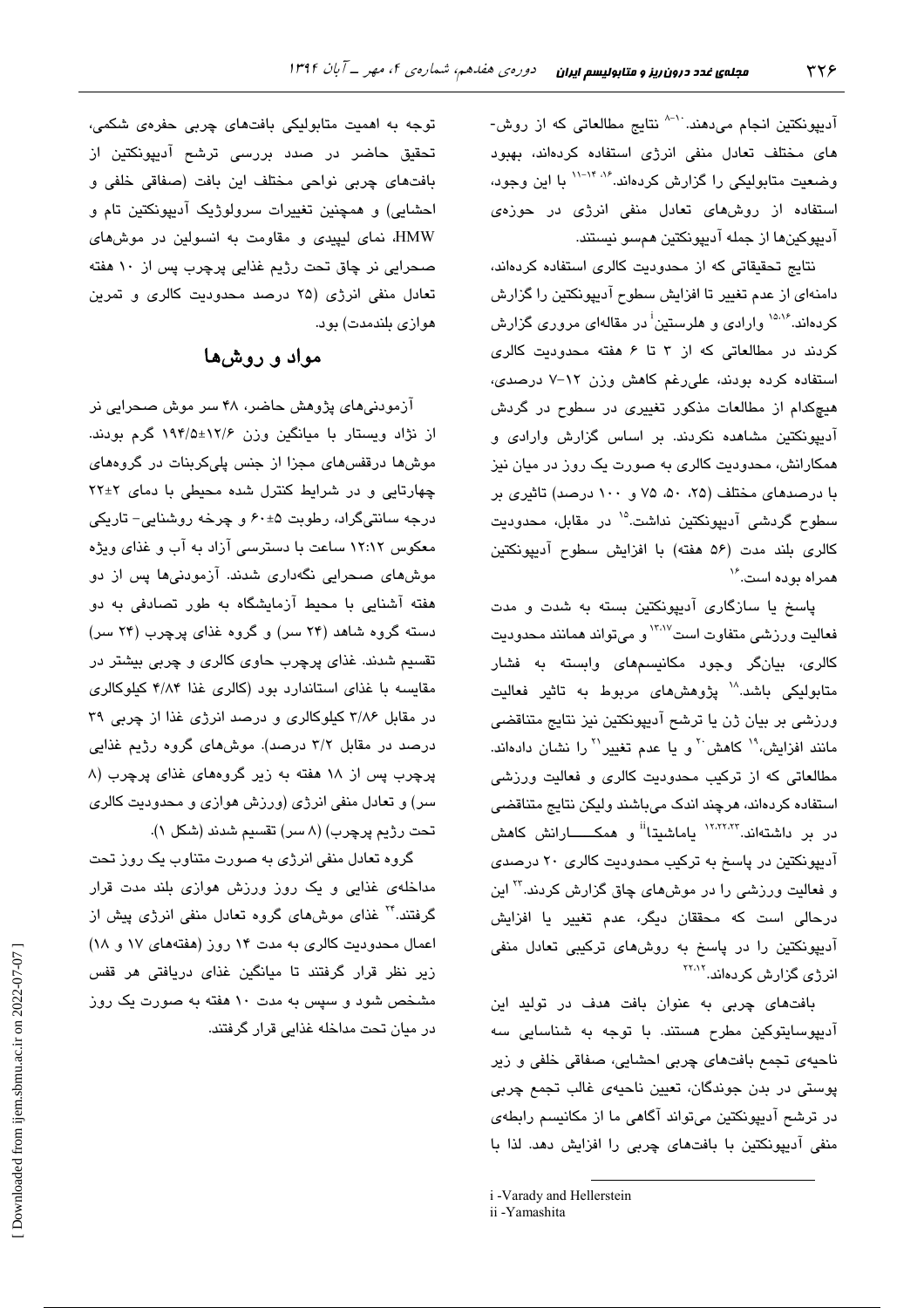

## شکل ۱. پروتکل تحقیق. نمونهبرداری بافتی و سرمی در هفتههای اول، هجدهم و بیست و هشتم انجام شدند.

۲۵ درصد از میانگین انرژی دریافتی روزانه بر اساس ۲۵ درصد از وزن غذای پرچرب روزانهی گروه تعادل منفی انرژی (در روزهای محدودیت کالری) کاسته شد و گروههای کنترل و رژیم پرچرب ۱۰۰ درصد غذای مورد نیاز را به صورت دسترسی آزاد به غذا دریافت کردند. جهت اجرای ورزش هوازی در گروه تعادل منفی انرژی ابتدا موشهای صحرايي به مدت ١۵ دقيقه و با سرعت ١٢ متر بر دقيقه با شیب صفردرصد، روی نوار گردان راه رفتند و به تدریج در طول مدت ۲ هفته شدت فعالیت آنها به ۷۵ درصد حداکثر اکسیژن مصرفی (۲۸ متر بر دقیقه) افزایش یافت. در مرحلهی تثبیت، موشها به صورت یک روز در میان (روزهایی که مداخلهی غذایی نداشتند) به مدت ۹۰ دقیقه روی نوار گردان با شيب صفر درصد و شدت ۷۵ درصد حداكثر اكسيژن مصرفی دویدند. برای حذف سطوح مختلف استرس احتمالی بین حیوانات، گروه شاهد و غذای پرچرب نیز به مدت ۵ دقیقه یک بار در هفته با سرعت ١٢ متر بر ثانیه با شیب صفر درصد دویدند. تمام مراحل اجرایی و نگهداری حیوانات توسط کمیته نگهداری و اخلاقیات دانشگاه گیلان مورد تایید قرار گرفت.

نمونهگیری خونی و بافتی در هفتههای اول، هجدهم و بیست و هشتم بعد از ناشتایی شبانه انجام شد. جهت حذف اثر حاد تمرین نمونهگیری از گروه تمرین هوازی ۴۸ ساعت پس از آخرین جلسه تمرین به عمل آمد. ابتدا موش ها با تزریق درون صفاقی ترکیبی از کتامین (۷۰ میلیگرم

برکیلوگرم) و زایلازین (۵–۳ میلیگرم برکیلوگرم) بی هوش شدند و خونگیری از ورید اجوف فوقانی صورت گرفت. نمونههای خونی به لولههای شماره ۱۴ مخصوص منتقل شدند و پس از ٢٠ دقیقه قرار گرفتن در انکوباتور (دمای ٢٢ درجه سانتیگراد) با سرعت ۴۰۰۰ دور در دقیقه و به مدت ۱۵ دقیقه سانتریفیوژ شدند. سرم جدا شده در اپندروفهای معین قرار داده شد و برای انجام مراحل بعدی تحقیق به فریزر ۷۰– درجهی سانتیگراد انتقال یافت. برای اندازهگیری آدیپونکتین بافتی، پس از بیهوشی کامل حیوانات، بافت چربي نواحي احشايي و صفاقي خلفي استخراج و ۵ ميليگرم از هر کدام توزین و در لولهی آزمایش ۱۶ قرار داده شد. سپس ١٠ ميلي ليتر محلول بافر (٥٠ ميلي مول Tris Hcl و ۰/۹ Nacl به آن اضافه گردید. این مخلوط با استفاده از میکروهموژنایزر به مدت ۲۰ ثانیه با سرعت ۸۰۰۰ RPM در حالیکه لولهی آزمایش درون ظرف یخ قرار داشت، همگن گردید. محلول به دست آمده به مدت ۱۰ دقیقه با سرعت ۹۰۰۰ RPM در دمای ۴ درجهی سانتی-گراد سانتریفیوژ شد. پس از آن سوپرناتانت جدا و درون اپندورفهای کدگذاری شده ریخته شد و برای تحلیل بعدی در فریزر ۷۰– درجه سانتیگراد قرار گرفت.

غلظت سرمی و بافتی آدیپونکتین تام با استفاده از روش Bioassay Technology Laboratory, ) الايزا و كيت تجارى Shanghai, China) با حساسیت ۰/۱۶ میلیگرم بر لیتر و دامنهی ۰/۲ الی ۶۰ میلیگرم بر لیتر و ضریب تغییر کمتر از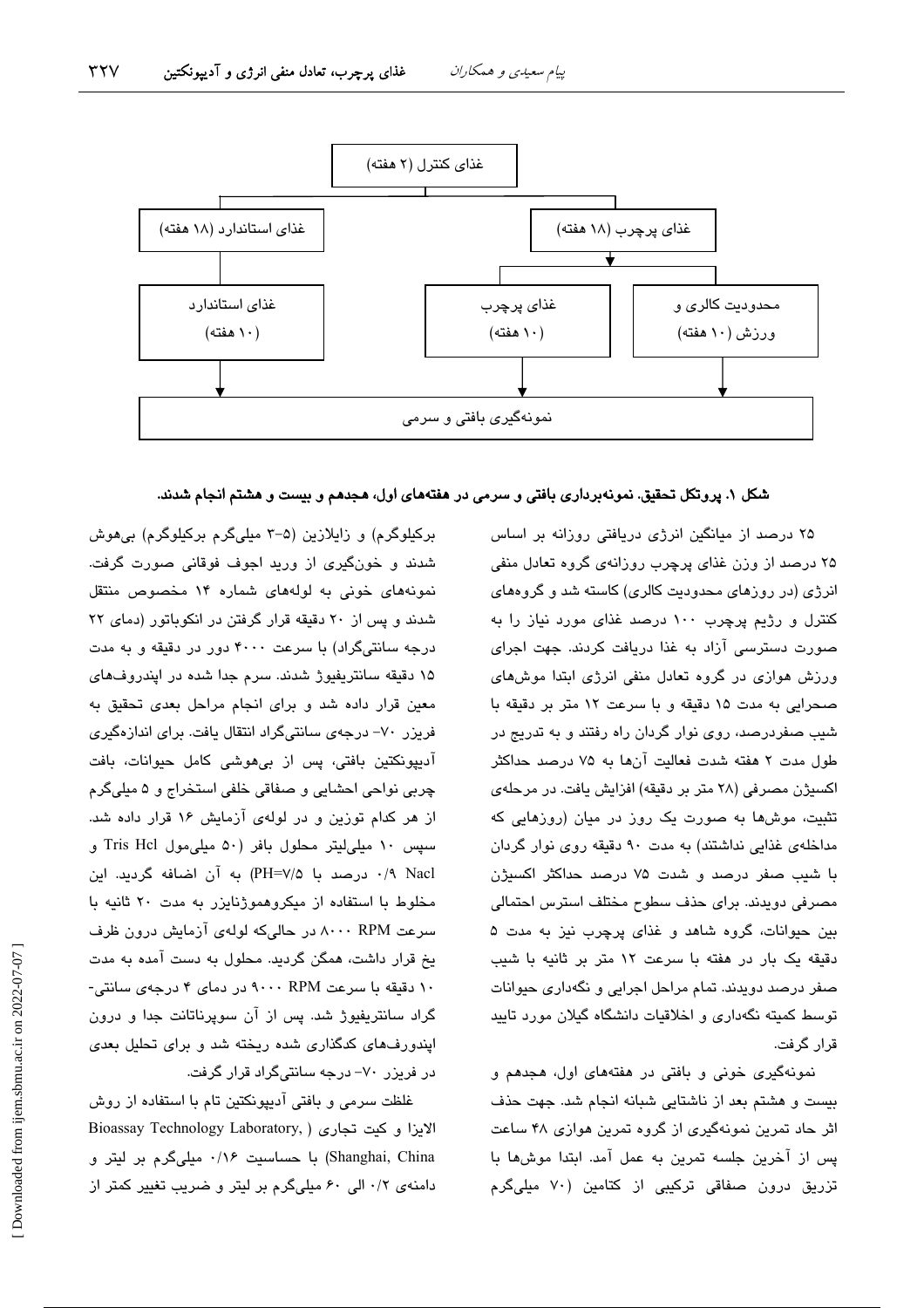۱۰ درصد تعیین شد. غلظت سرمی آدیپونکتین HMW با Biovendor Co., Ltd., Shibukawa, ) استفاده از کیت تجاری Gunma, Japan) با حساسیت ۰/۳۱۳ نانوگرم بر مبلی لیتر و دامنهی ۳/۱۳ تا ۲۰۰ نانوگرم بر میلی لیتر و با ضریب تغییر کمتر از ۵ درصد تعیین شد.

غلظت انسولین سرم به روش الایزا و یا استفاده از Ultrasensitive Rat Insulin, ELISA, Mercodia AB, ) Uppsala, Sweden) اندازهگیری شد. دامنهی اندازهگیری، ضرب تغییرات برونآزمون و حساست روش اندازهگیری به ترتیب ۱- ۰/۰۲، ۵/۶ درصد و ۰/۰۲ میکروگرم بر لیتر برای انسولین بودند. گلوکز با روش آنزیمی-رنگ سنجی با فنآوری گلوکز اکسیداز و یا استفاده از کیت گلوکز (شرکت پارس آزمون، ایران) اندازهگیری شد. ضریب تغییرات و حساسیت روش اندازهگیری به ترتیب ۱/۸ درصد و ۵ میلی-گرم در صد ميلي ليتر بود. همچنين کلسترول ـ HDL و کلسترول با روش آنزیمی فتومتریک و تریگلیسیرید نیز به روش آنزیمی رنگسنجی با استفاده از کیت شرکت پارسآزمون مورد سنجش قرار گرفتند. سطوح LDL-C نیز با استفاده از معادله فریدوالد و همکاران<sup>ن</sup>–فرمول زیر– محاسبه شد:<sup>۲۵</sup>

LDL=TC - HDL  $(TG/5.0)$  (میلی گرم در صد میلی لیتر)

ضریب تغییرات و حساسیت روش اندازهگیری به ترتیب برای HDL-C ۲ درصد و ۱ میلیگرم در صد میلی لیتر، کلسترول ۱/۲ درصد و ۳ میلیگرم در صد میلی لیتر، و تریگلیسیرید ۲/۲ درصد و ۱ میلیگرم در صد میلیلیتر بود. شاخص مقاومت به انسولین (HOMA- IR) نیز با استفاده از فرمول زیر محاسبه شد

ه/٢٢ ÷ (میلی واحد بر لیتر) غلظت انسولین × (میلیمول بر لیتر) غلظت گلوکز =HOMA-IR

جهت اطمینان از توزیع نرمال دادهها از آزمون کولموگروف-اسمیرنوف استفاده شد و برای تحلیل آماری و مقایسهی بین گروههای غذای پرچرب، تعادل منفی انرژی و شاهد در هفتهی بیست و هشتم از آزمون تحلیل واریانس یک طرفه و آزمون تعقیبی Tukey استفاده شد. همچنین برای مقایسەی میانگین بین گروهمای رژیم غذایی پرچرب و شاهد در هفتهی هجدهم از آزمون t مستقل استفاده گردید. محاسبهها با استفاده از نرمافزار آماری SPSS نسخه ۱۹ انجام شد و سطح معنیداری آزمونها P≤۰/۰۵ در نظر گر فته شد.

# بافتهها

نمودار ۱ وزن موشها در گروههای مختلف را در خلال ۲۸ هفته نشان میدهد. پس از ۸ هفته مصرف غذای پرچرب، وزن حیوانات در گروه غذای پرچرب (۲۳/۴±۲۶۷/۲ گرم) در مقایسه با گروه شاهد (۱۶/۵±۲۴۸/۲ گرم)، تفاوت معنی داری را نشان داد (۴+۰/۰۲۴). تفاوت وزن حیوانات تحت رژیم غذایی پرچرب با گروه شاهد در هفتهی ۱۸ام (۲۹۰/۴±۲۰/۸ گرم در مقابل ۱۵/۶±۲۲۰/۱ گرم) به ۱۹ درصد رسی*د* (P<۰/۰۰۱). به همین ترتیب پس از ۲۸ هفته مصرف غذای پرچرب نیز، تفاوت معنیداری بین دو گروه غذای پرچرب و شاهد (۲۳/۵±۴۳۸/۱ گرم در مقابل ۲۶۹/۲±۲۶۹/۲ گرم) با ۱۵ درصد وزن بيشتر در گروه تحت رژيم پرچرب همچنان حفظ شد (P<۰/۰۰۱). با این وجود، ۱۰ هفته تعادل منفی انرژی در موشهای صحرایی تحت رژیم غذای پرچرب، علیرغم کاهش ۴/۴ درصد در وزن، در مقایسه با گروه غذای پرچرب (۴/۹/۲±۲۴/۵ گرم در مقابل ۲۳/۱±۲۳/۱ گرم) تفاوت معنی-داری ایجاد نکرد (۲۹/ P=۰/۱۳۹).

جدولهای ۱ و ۲، غلظت سرمی متغیرهای اندازهگیری شده در هفتههای اول، هجدهم و بیست و هشتم در سه گروه شاهد، مصرف غذای پرچرب و تعادل منفی انرژی را نشان مے ردھد.

نتایج هفته هجدهم نشان داد که سطوح سرمی گلوکز، انسولین و HOMA-IR بین گروههای شاهد و غذای پرچرب (جدول ۱) تفاوت معنیداری دارند (P<۰/۰۵). همچنین سطوح يابينتر HDL-C و سطوح بالاتر LDL-C و كلسترول تام در گروه غذای پرچرب نسبت به گروه شاهد مشاهده شد، با این حال تفاوتهای مذکور معنیدار نبودند. در هفتهی هجدهم، مقادیر تریگلیسیرید پلاسمایی در گروه غذای پرچرب در مقایسه با گروه شاهد به صورت معنیداری بالاتر بود (P=۰/۰۱۵). غلظتهای سرمی آدیپونکتین تام و وزن مولکولی بالا در گروه غذای پرچرب در مقایسه با گروه شاهد سالم، پایینتر بود، ولی این تفاوتها در هفتهی هجدهم به لحاظ آماری معنیدار نبودند (جدول ۲). سطوح آدیپونکتین بافتهای چربی احشایی و صفاقی خلفی نیز در هفتهی مذکور، هر دو، کاهش نشان دادند (جدول ۲)، به هر حال، این کاهش، تنها در بافتهای چربی صفاقی خلفی معنی- $(P = \cdot / \cdot \cdot \infty)$  دار بورد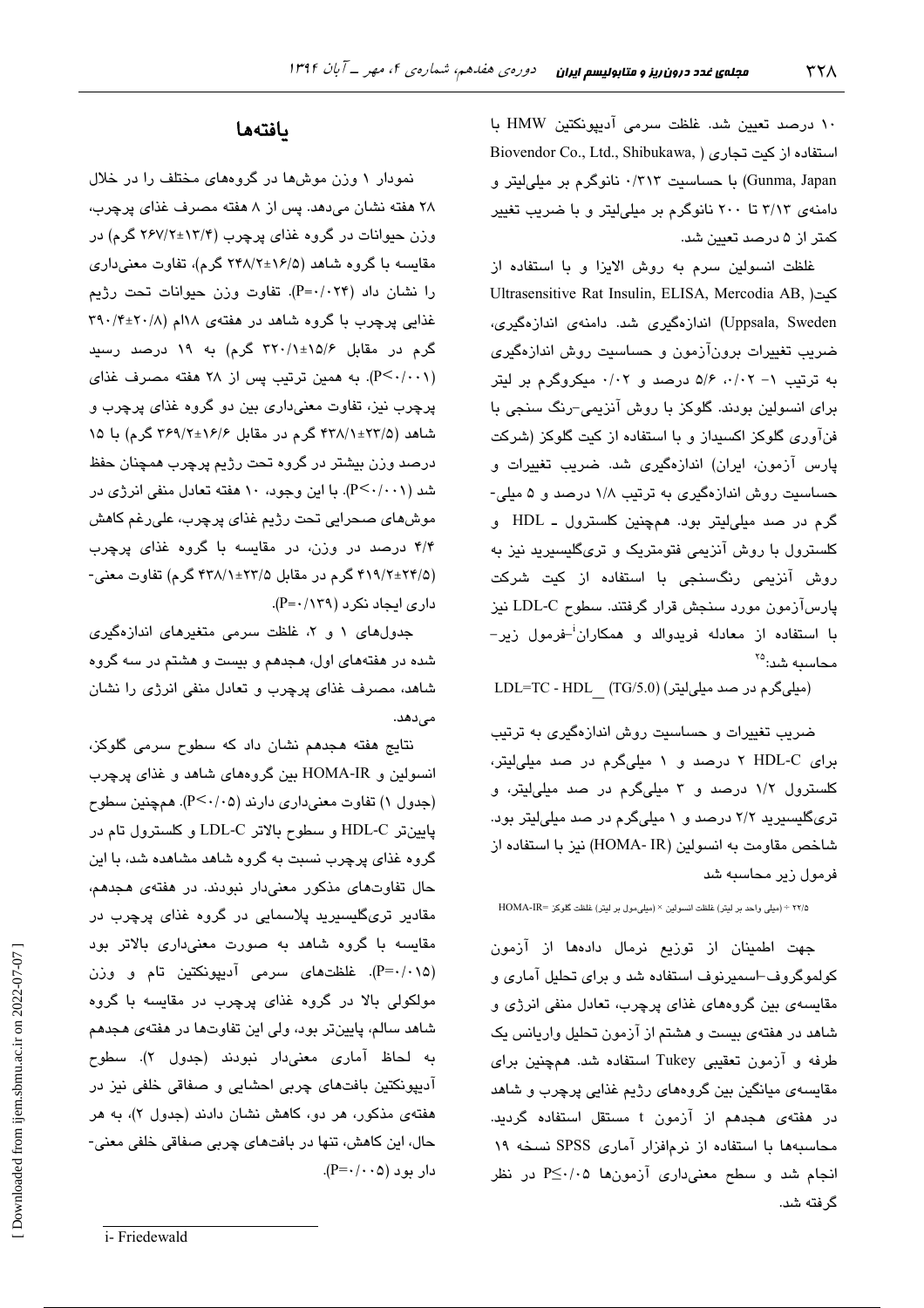

نمودار ١– تغییرات وزن موشهای صحرایی در گروههای مختلف.

|                                       | هفته اول                                             |                                                      | هفته ۱۸                                       |                                                      |                                                    |                                   |
|---------------------------------------|------------------------------------------------------|------------------------------------------------------|-----------------------------------------------|------------------------------------------------------|----------------------------------------------------|-----------------------------------|
|                                       | شاهد                                                 | شاهد                                                 | غذای پرچرب                                    | شاهد                                                 | غذاي پرچرب                                         | تعادل منفى انرژى                  |
| وزن (گرم)                             | 194/0±17/۶                                           | $\tau\tau$ ./1±10/۶                                  | $\Gamma$ 9. $\gamma$ + $\gamma$               | $Y$ ۶۱/۹ $\pm$ ۲۸/۷                                  | $YY/\lambda + YY/\Delta$                           | $f19/7\pm77/0$                    |
| گلوکز (میلی،مول بر لیتر)              | $V/\Delta \pm \cdot / \mathcal{F}$                   | $11/2 \pm 1/2$                                       | $\frac{14}{\sqrt{2}}\frac{1}{\sqrt{2}}$       | $\sqrt[3]{17/7}$                                     | 10/8±7/0                                           | $F(Y \pm 1)/T$                    |
| انسولین (پیکومول بر لیتر)             | $Y9/\Delta \pm 9/\Delta$                             | $9.7+17$                                             | $^*$ $\Lambda\Lambda/9$ $\pm$ $\Lambda\gamma$ | $\Lambda V/\Lambda \pm Y \Lambda/F$                  | $1.51 - 77 - 77$                                   | $V\Delta/F\pm\Delta/\Lambda$      |
| شاخص مقاومت به انسولین<br>$(HOMA-IR)$ | $\cdot$ /۶ $\pm$ $\cdot$ /\                          | $\frac{\gamma}{\tau}$ / $\frac{\gamma}{\tau}$        | $^*$ ۲/۲ $\pm$ ۰/۵                            | $Y/\iota$ + $\cdot$ / $\circ$                        | $^{\dagger\ddagger}$ $\Upsilon/9$ $\pm$ $\cdot$ /۶ | $\frac{1}{\tau + \cdot}$          |
| لیپوپروتئین با چگالی بالا             | $\mathbf{Y} \cdot / \cdot \pm \mathbf{Y}/\mathbf{Y}$ | $Y9/Y \pm Y/Y$                                       | $\Upsilon V/\Upsilon \pm \Upsilon/\cdot$      | $Y/\frac{Y+Y}{2}$                                    | $Y\Delta/V = Y/\Delta$                             | $Y \wedge / \cdot \pm Y / \omega$ |
| (میلی گرم در صد میلی لیتر)            |                                                      |                                                      |                                               |                                                      |                                                    |                                   |
| لیپوپروتئین با چگالی پایین            | $\tau\tau/\epsilon_{\pm\Delta}/9$                    | $Y \wedge / \Delta \pm 9 / 9$                        | $\Upsilon\Lambda/2\pm\Lambda/\Lambda$         | $\Upsilon V/\Delta \pm 9/\Upsilon$                   | $f(Y/\frac{1}{2})$                                 | $TY/\Delta + 9/9$                 |
| (مبلیگر م در صد مبلیلیتر)             |                                                      |                                                      |                                               |                                                      |                                                    |                                   |
| كلسترول تام                           | $Vf/\cdot \pm V/V$                                   | $Vf/\Delta \pm f/\Gamma$                             | $\Lambda$ 1/1 $\pm$ 11/9                      | $\Lambda \cdot / \gamma_{\pm} \mathcal{F} / \Lambda$ | $\Lambda\Lambda/\Upsilon \pm \Lambda/\Upsilon$     | $V$ // $\pm$ ۹/۱                  |
| (میلیگرم در صد میلیلینر)              |                                                      |                                                      |                                               |                                                      |                                                    |                                   |
| ترىگليسيريد                           | $QY/\cdot \pm 11/Y$                                  | $\Lambda \Upsilon / \Lambda \pm \Upsilon / \Upsilon$ | 111/ *= YY/V                                  | $VY/9 \pm 19/1$                                      | $11 \sqrt{5} + 1/9 + 7.19$                         | $VT/\frac{1}{2}10/1$              |
| (میلی،گر  در صد میلی،لیتر)            |                                                      |                                                      |                                               |                                                      |                                                    |                                   |

جدول ۱– وزن و مقادیر سرمی متغیرهای مورد مطالعه در گروههای مختلف

مقادیر به صورت میانگین±انحراف معیار میباشد.\* تفاوت معنیدار در مقایسه با گروه شاهد هفتهی هجدهم (P≤۰/۰۵)، † تفاوت معنیدار در مقایسه با گروه شاهد هفتهی بیست و هشتم (P≤٠/٠۵)، ‡ تفاوت معنىدار در مقايسه با گروه تعادل منفى انرژى (P≤٠/٠۵).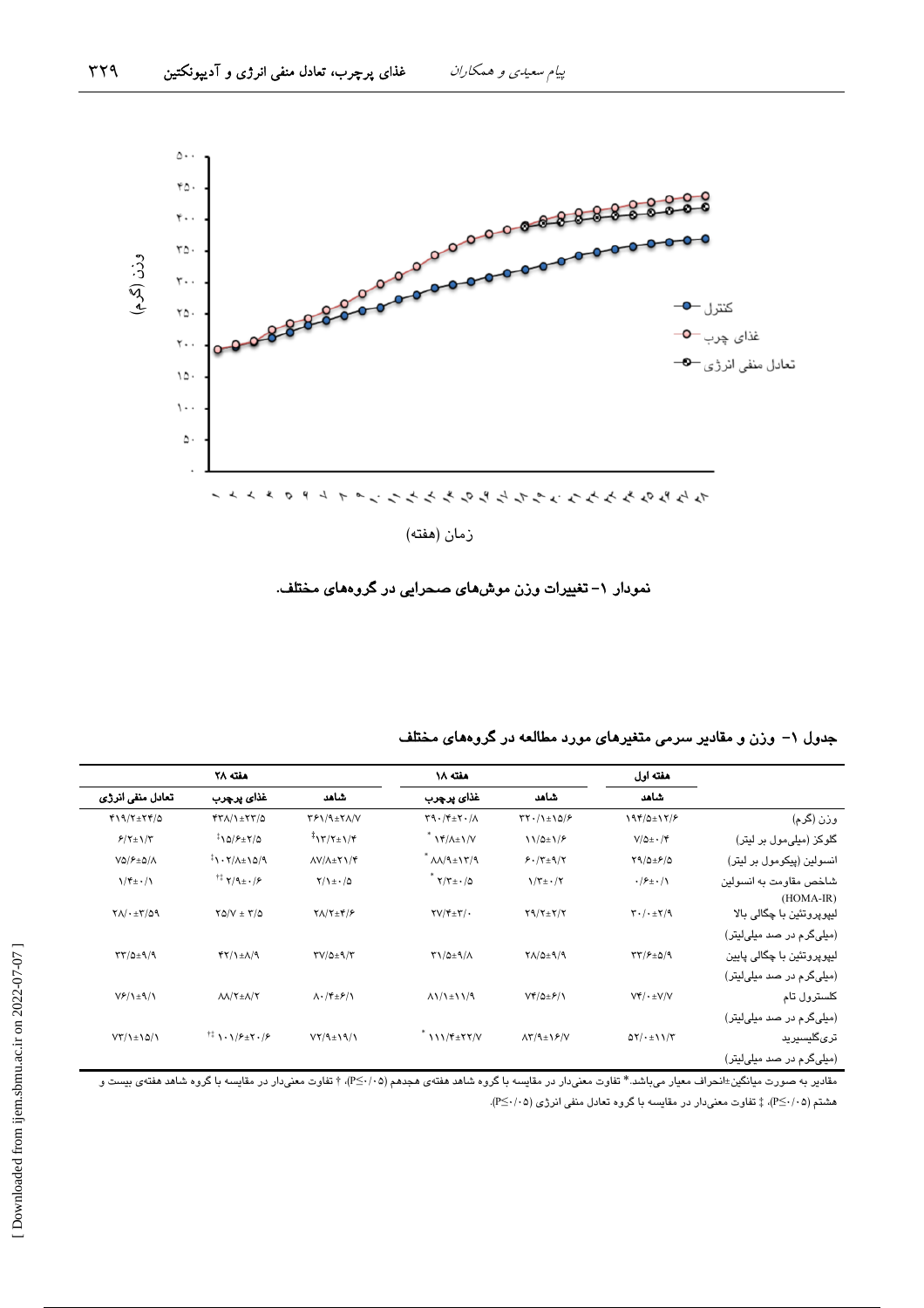|                                 | هفته اول<br>شاهد                      |                                       | هفته ۱۸                                            | هفته ۲۸                                       |                                                 |                                            |
|---------------------------------|---------------------------------------|---------------------------------------|----------------------------------------------------|-----------------------------------------------|-------------------------------------------------|--------------------------------------------|
|                                 |                                       | شاهد                                  | غذای پرچرب                                         | شاهد                                          | غذای پرچرب                                      | تعادل منفى انرژى                           |
| آدييونكتين تام                  | $9/79 \pm 1.77$                       | $Q/9$ + $\cdot$ / $\gamma$ $\epsilon$ | $\Delta$ / $\mathcal{F}V \pm \frac{1}{2}$ /79      | $\Delta/\Lambda$ ۶ $\pm$ $\cdot$ /۴ $\Lambda$ | $+$ $\Delta$ / $V$ ۲ $\pm$ $\cdot$ /۴ $\Lambda$ | $V/\Upsilon$ + $\cdot$ /۴۶                 |
| (نانوگرم بر میلیلیتر)           |                                       |                                       |                                                    |                                               |                                                 |                                            |
| آديپونکٽين بافت چربي صفاقي خلفي | $V/Y\Delta \pm \cdot /YP$             | $V/YV_{\pm}\cdot$ /۴۹                 | $999 + 18$                                         | $V/Y \cdot \pm \cdot / YY$                    | $17.5/97 \pm 0.179$                             | $V/F\Delta \pm -154$                       |
| (نانوگرم بر میلیلیتر)           |                                       |                                       |                                                    |                                               |                                                 |                                            |
| آديپونكتين بافت چربى احشايى     | $F/\Lambda f$ + . $/\Upsilon \Delta$  | $9/91 \pm 1.1$                        | $P/\Delta\Lambda$ + $\cdot$ /09                    | $9/89 \pm 100$                                | $\frac{1}{2}$ $5/20 + \frac{1}{2}$              | $V/\mathfrak{h} + \frac{1}{2}\mathfrak{h}$ |
| (نانوگرم بر میلیلیتر)           |                                       |                                       |                                                    |                                               |                                                 |                                            |
| آديپونکٽين با وزن مولکولي بالا  | $\cdot$ /VQ $\pm$ $\cdot$ / $\cdot$ 9 | $.784 \pm .717$                       | $\cdot$ / $\xi$ \ $\pm$ $\cdot$ / $\cdot$ $\wedge$ | $.197 \pm .100$                               | $\frac{1}{2} \cdot 10 \cdot 10 \cdot 10$        | $\cdot$ / $V$ \ $\pm$ $\cdot$ /\ $\tau$    |
| (نانو گر م بر مبلے لیتر)        |                                       |                                       |                                                    |                                               |                                                 |                                            |

#### جدول ۲– مقادیر سرمی و بافتی آدیپونکتین در در گروههای مختلف

مقادیر به صورت مبانگین±انجراف معبار می باشد.\* تفاوت معنیدار در مقاسب با گروه شاهد هفتهی هجدم (۴۷۰/۰۵)، † تفاوت معنیدار در مقاسب با گروه شاهد هفتهی بست و هشتم (۴۵/۰/۵)، ‡ تفاوت معنیدار در مقایسه با گروه تعادل منفی انرژی (P<...2).

> در هفتهی بیست و هشتم (جدول ۱ و ۲)، کاهش معنیدار متغیرهای HOMA-IR، تریگلیسرید و آدیپونکتین بافت چربی ناحیهی صفاقی خلفی در گروه شاهد در مقایسه با گروه غذای پرچرب مشاهده شد (P>٠/٠۵). سایر متغیرهای مورد مطالعه نیز در هفتهی بیست و هشتم، در گروه شاهد، در مقایسه با گروه غذای پرچرب وضعیت بهتری داشتند. با این حال هیچ کدام، تفاوت معنیداری نشان ندادند (P>٠/٠۵). در هفتهی بیست و هشتم، کاهش معنیدار و قابل توجه گلوکز (۶۱ درصد)، (۱۰۰۱-+P)، انسولین (۲۶-۰/۰۰۲) و هم چنين شاخص مقاومت به انسولين (HOMA-IR) (P=۰/۰۰۰۱) در گروه تعادل منفی انرژی، در مقایسه با گروه غذای پرچرب مشاهده شد. از بین متغیرهای نمای لیپیدی، سطوح ليپويروتيئن با چگالی پايين، ليپويروتيئن با چگالی بالا و کلسترول تام، بهبود قابل توجهی در گروه تعادل منفی انرژی در مقایسه با گروه غذای پرچرب را نشان دادند (جدول ١). با این حال، هیچکدام از تعییرات مذکور معنی دار نبودند و تنها تریگلیسرید به صورت معنیداری کاهش نشان داد (P=۰/۰۳۲). ده هفته تعادل منفی انرژی در مقایسه با رژيم غذاى پرچرب به ترتيب سبب افزايش ٢۶ و ٢۴ درصدی سطوح سرمی آدیپونکتین تام (P=۰/۰۳۸۴) و HMW گردید (P=۰/۰۰۰۱) (جدول ۲). سطـــوح بافتی آدیپونکتین در بافتهای چربی صفاقی خلفی (۱۳۶-۶۰۱۰) و احشایی در گروه تعادل منفی انرژی نیز مطابق با افزایش سطوح سرمی آدیپونکتین در مقایسه با گروه غذای پرچرب پس از ۱۰ هفته مداخلهی غذایی و تمرینی به طور معنیداری (به ترتیب ۱۴ و ۱۹ درصد) افزایش نشان داد (P=۰/۰۱) (جدول ۲).

## بحث

یافتههای تحقیق حاضر در دو بخش قابل بررسی هستند؛ مرحلهی اول تحقیق شامل مقایسهی هجده هفته مصرف غذای پرچرب غیر اشباع با غذای استاندارد و مرحله دوم شامل مقایسهی ده هفته ورزش هوازی همزمان با رژیم غذایی پرچرب غیر اشباع در موشهای چاق تحت رژیم غذایی پرچرب و مقایسهی گروه کنترل با غذای پرچرب پس از بیست و هشت هفته میباشد. مهمترین یافتهها در مرحله اول، افزایش معنیدار وزن در خلال مصرف غذای پرچرب با درصد بالای چربی غیر اشباع (سهم انرژی از چربی غیر اشباع معادل ۳۲/۴ درصد) بود که بر خلاف انتظار محققین، با افزایش سطوح سرمی ایزومرهای آدیپونکتین همراه نبود. از طرفی، احتمالاً به دلیل دریافت کالری بیشتر و افزایش قابل توجه وزن گروه غذای پرچرب نسبت به گروه شاهد، اختلال شدید در متابولیسم گلوکز در گروه غذای پرچرب مشاهده شد که تنها با تغییر معنیدار تریگلیسرید همراه بود و سایر متغیرهای نمای لیپیدی علیرغم دور شدن از وضعیت مطلوب تغییر معنیداری را نشان ندادند. افزایش معنیدار متغیرهای سرولوژیک قندی و شاخص مقاومت به انسولین به همراه افزایش همسو در سطوح سرمی تریگلیسیرید در گروه غذای پرچرب نسبت به گروه شاهد در هفتهی هجدهم، نشان دهندهی اختلال متابولیک در اثر دریافت کالری بالا، مستقل از نوع چربی مورد استفاده در رژیم غذایی است. در مرحله دوم تحقیق، ما نشان دادیم که ده هفته تعادل منفی انرژی (ترکیب ورزش هوازی و محدودیت کالری)، بهبود وضعیت متابولیک قندی و لیپیدی و افزایش سطوح در گردش آدیپونکتین تام را به همراه داشت.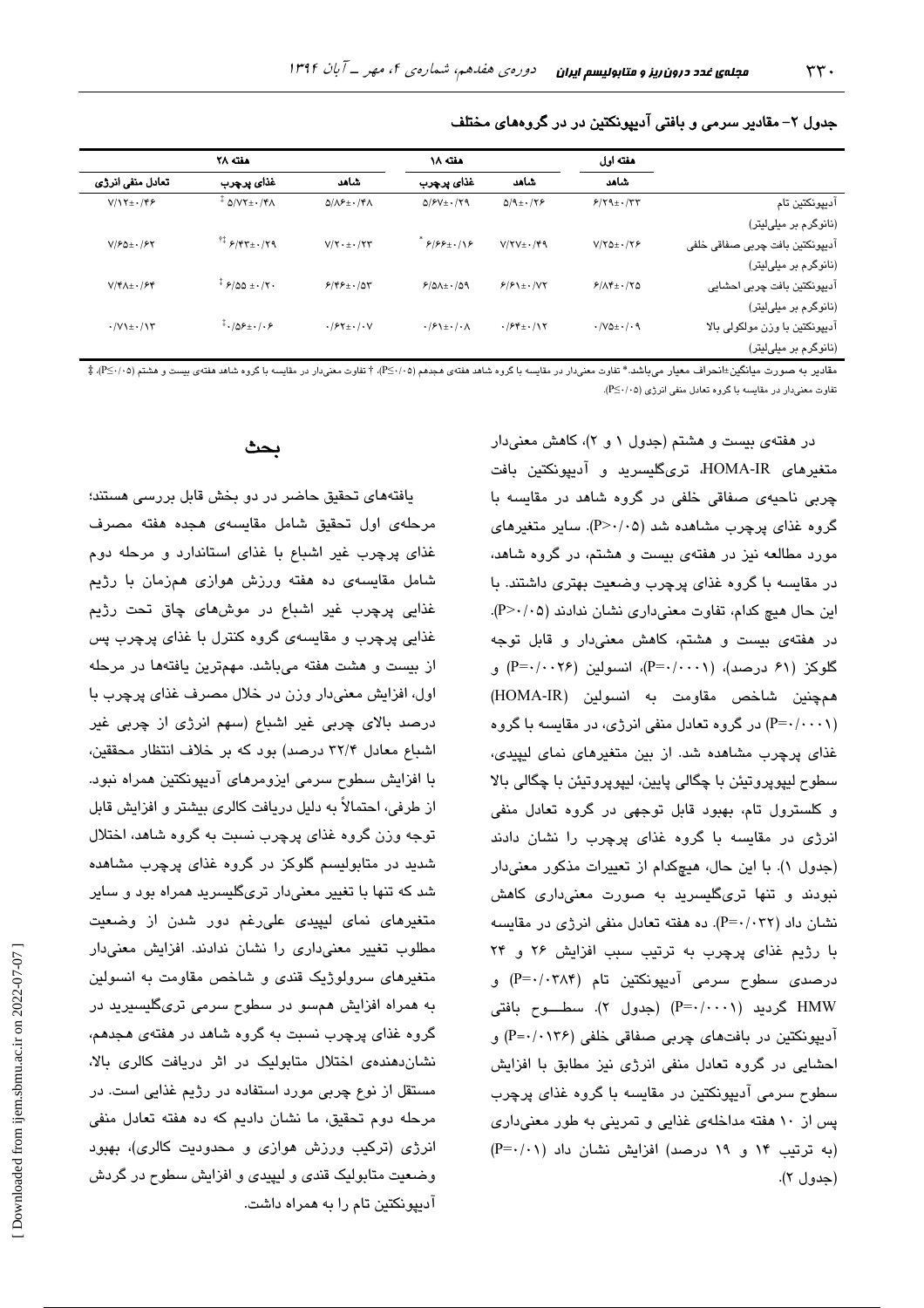بر اساس پیشینهی موجود، یکی از مکانیزمهای پیشنهادی برای افزایش سطوح در گردش آدیپونکتین، کاهش تودهی چربی بدن گزارش شده است<sup>۲۶،۱۲</sup> و برخی از مطالعات نیز کاهش حداقل ١٠ درصد وزن بدن را به عنوان ضرورت افزایش بیان و ترشح آدیپونکتین مطرح کردهاند.<sup>۱۲</sup> بر خلاف مطالعات پیشین، در تحقیق حاضر، وزن گروه تعادل منفی انرژی علیرغم کاهش ۴/۴ درصدی در مقایسه با گروه غذای پرچرب، تفاوت معنیداری نشان نداد، با این وجود افزایش قابل توجه سطوح سرمي آدبيونكتين تام و HMW (به ترتيب ۲۴ درصد و ۲۶ درصد) به همراه افزایش همسو و معنیدار سطوح آدیپونکتین بافتهای چربی احشایی و صفاقی خلفی (به ترتیب ۱۴ درصد و ۱۹ درصد) در گروه مذکور نسبت به گروه غذای چرب مشاهده شد. یافتههای اشاره شده با نتایج طالبی گرکانی<sup>٬</sup> و همکارانش، مبنی بر افزایش سطوح پلاسمانی آدیپونکتین در موشهای صحرانی سالم در اثر ۱۲ هفته تمرین هوازی با شدت متوسط و شدید حتی بدون کاهش وزن، همخوانی دارد.<sup>۵</sup> افزایش معنی،دار ایزومرهای آدیپونکتین سرمی در غیاب کاهش وزن در گروه تعادل منفی انرژی تحت رژیم پرچرب در مقایسه با گروه غذای پرچرب، احتمالاً بیانگر وجود عوامل دیگری به جز تغییرات وزن*ی*، .<br>نظیر توده*ی* عضله و اندازه و تعداد سلولهای چربی در تنظیم سطوح در گردش آدیپونکتین میباشد. در این راستـــــا نیز اسکورک<sup>:</sup>و همکارانش گزارش کردهاند کــــه اندازهی آدیپوسیتها میتواند تعیین کنندهی مهمی در تولید و ترشح آدیپونکتین باشد.™

برخلاف نتایج برخی مطالعات که اثرات سودمند متابولیکی آدیپونکتین را به ایزومر HMW آدیپونکتین نسبت میدهند،<sup>۲۸ ۵</sup> افزایش هر دو ایزومر مورد مطالعه در گروه تعادل منفی انرژی نسبت به گروه پرچرب، وجود چنین برتری را رد میکند. از طرفی، افزایش بیشتر سطوح آدیپونکتین در بافت چربی صفاقی خلفی نسبت به چربی احشایی (۱۹ درصد در مقابل ۱۴ درصد) در هفتهی بیست و هشتم در گروه تعادل منفی انرژی و همچنین تنها کاهش معنیدار سطوح آدیپونکتین بافت چربی صفاقی خلفی در هفتههای هجدهم و بیستوهشتم در گروه رژیم غذایی پرچرب در مقایسه با گروه شاهد، میتواند بر خلاف نتایج برخی مطالعات، به ۲۹ مبین اهمیت بیشتر این بافت نسبت به

بافتهای چربی احشایی به تغییرات انرژی دریافتی و مصرفی باشد.

بهبود نماهای قندی و لیپیدی در این تحقیق، با نتایج مطالعاتی که از ورزش هوازی، محدودیت کالری یا ترکیبی از دو روش استفاده کرده بودند، همســــو است.<sup>۳۲-۳۱</sup>۰ <sup>۱۲</sup> کریستیانسن<sup>!!</sup>و همکارانش نیز نشان دادند که ۱۲ هفته تعادل منفی انرژی (۸ هفته رژیم بسیار کم کالری و ۴ هفته رژیم متعادل همراه با تمرین ورزشی) در آزمودنیهای انسانی، سبب افزایش معنیدار سطوح سرمی آدیبونکتین تام و HMW و بهبود نمای لیپیدی میگردد.<sup>۱۲</sup> نتایج مطالعهی حاضر علی رغم بهبود نمای لیپیدی، افزایش معنیداری در مقادیر گردشی HDL-c و سایر متغیرهای نمای لیپیدی در گروه تعادل منفی انرژی در مقایسه با گروه غذای پرچرب نشان نداد. بخشی از تناقض یافتههای مذکور با مطالعات اشاره شده را شاید بتوان به عدم کاهش معنیدار متغیرهای نمای لیپیدی با استثنای تریگلیسرید، پس از ۱۸ هفته مصرف غذاي پرچرب مربوط دانست.

روشهای تعادل منفی انرژی، به عنوان روشی راهبردی و موثر از طریق کاهش تودهی چربی احشایی و حفظ نسبی تودهي عضلاني و متعاقب آن ايجاد محيطي ضد التهابي، در کنترل بیماریهای مرتبط با التهاب نظیر دیابت نقش دارند.

برخي مطالعات، بهبود سطوح گلوكز، انسولين و شاخص مقاومت انسولینی را به افزایش سطوح آدیپونکتین در اثر روشهای تعادل منفی انرژی نسبت میدهند.<sup>۳۷،۲۶،۱۲</sup> آدیپونکتین از طریق عوامل تنظیمی مانند AMPK و گیرندهی فعالکننده تکثیر پروگزیزوم (PPAR)، متابولیسم گلوکز و چربی را تحت تاثیر قرار میدهد.<sup>۲۸</sup> اثرات شبه انسولینی مربوط به آدیپونکتین و در نتیجه بهبود مقاومت به انسولین از دو جنبهی اثر بر متغیرهای سرولوژیک قندی و یا از طریق تغيير متابوليسم چربي قابل ملاحظه هستند. آديپونكتين پيام رسانی شبه انسولینی خود را از طریق فعال سازی پروتئین کیناز <sup>۳۹</sup>Akt یا پروتئین تعدیلگر APPL1<sup>۴۰ iii</sup>APPL1کیناز ۴<sup>۰ iii</sup> جمله اعمال پایین دستی که توسط آدیپونکتین میانجیگری میشوند، میتوان به تحریک واکنش بین APPL1 و Rab5 ٌ و در نتيجه افزايش جابجايي GLUT4 به سطح غشا اشاره

ii -Christiansen iii- a pleckstrin homology domain-containing adaptor protein به GTPase کوچک گفته می شود -iv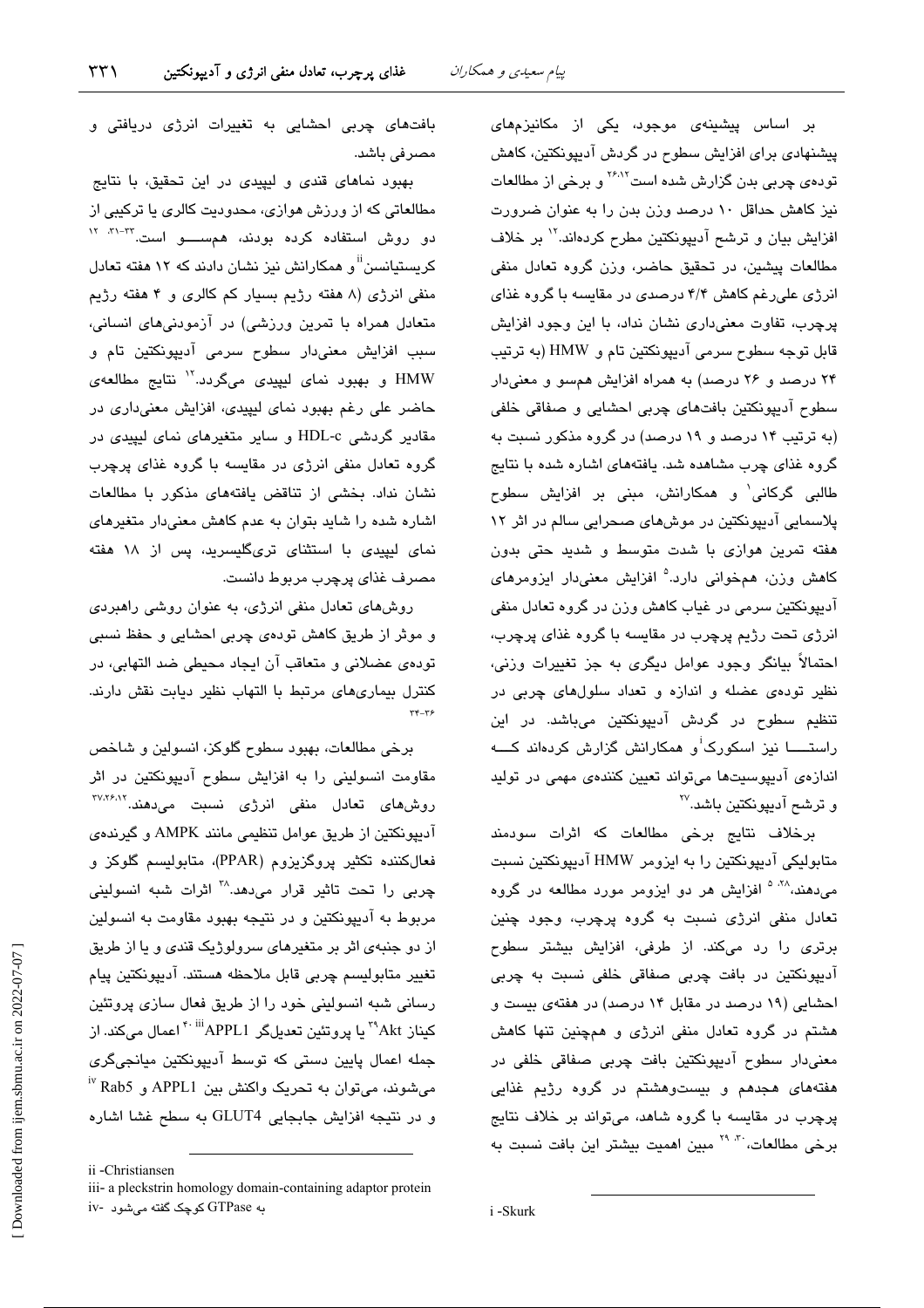کرد. از طرفی دیگر، پیشنهاد شده است که آدیپونکتین از طریق عمل بر سلولهای بتای پانکراس در متابولیسم گلوکز نقش خود را ایفا میکند. شواهد موجود از بیان گیرندههای آدیپونکتین در سلولهای بتای پانکراس در انسان و موش-های صحرابی حمایت میکنند.<sup>۲۹</sup> بیان این گیرندهها در سلول-های بتای پانکراس، این فرض را به وجود میآورد که آدیپونکتین در ترشح انسولین نقش داشته باشد.'<sup>۴</sup> اعمال آدیپونکتین در پانکراس، شامل فعال**سازی پروتئین** کینازهایی مانند ERK ً و فسفرپلاسیون Akt ًاست که ترشح انسولین در پاسخ به تحریک گلوکز را در سلولهای بتا افزایش می،دهد. <sup>۳۹</sup> به همین ترتیب، موشهای تراریختهی فاق*د* ژن گیرندهی آدیبونکتین، افزایش انباشت چربی همراه یا کاهش تحمل گلوکز و هزینه*ی* انرژی را نشان دادند.<sup>۴۲</sup>

آديپونکتين، علاوه بر بهبود متابوليسم گلوکز، بر متغیرهای نمای لبیدی نیز آثار قابل توجهی دارد که به لحاظ متابولیکی دارای اهمیت بالایی هستند. نقش کلیدی آدیپونکتین در کنترل هومئوستاز انرژی از طریق تنظیم متابولیسم اسید چرب در بافتهای محیطی، از جمله کند و عضله، نیز بهخوبی شناخته شده است.<sup>۲۳</sup> بر اساس نتایج برخی از مطالعات، ۔<br>آدسونکتین در عضله اسکلتی موجب بیش تنظیمی گروهها*ی* سلولی CD36 (سلولهایی که در انتقال اسید چرب فعال هستند)، آسبل کوآنزیم-آ اکسیداز (ACO: مولکولی که در سوخت اسید چرب فعال است) و پروتئین جفت نشدهی ۲ (UCP2) میگردد که این امر افزایش کاتابولیسم چربی و کاهش محتوای تریگلیسرید و در نتیجه بهبود حساسیت انسولینی را به دنبال خوا*هد* داشت.<sup>۲۳،۳۷</sup>

استفاده از پروتکل ورزشی با شدت ۷۵ درصد حداکثر اکسيژن مصرفي براي موشهاي صحرايي چاق و همچنين استفاده از غذای پرچرب با درصد بالای چربی غیر اشباع، از نقاط قوت تحقیق حاضر محسوب میگردند. با این وجود، عدم دسترسی به گاز آنالایزر مخصوص جوندگان جهت بررسے حداکثر اکسیژن مصرفی موش۵ا و افزایش شدت ورزش متناسب با آن، از نقاط ضعف مطالعهی حاضر محسوب میگردد. همچنین فقدان استفاده از گروه تعادل منفی انرژی تحت رژیم غذایی استاندارد جهت تمایز اثر تعادل منفی انرژی از رژیم غذایی پرچرب از دیگر ضعفهای تحقيق حاضر ميباشد.

در مجموع، بررسی حاضر این فرضیه را تایید میکند که احتمالاً اختلال متابولیک بیش از آنکه به نوع چربی مورد استفاده بستگی داشته باشد، به میزان کالری دریافتی مرتبط است. از طرفی، مطالعهی حاضر توجیهکننده تناقض کاهش آديپونکتين در افراد تحت رژيم پرچرب و افزايش آن با مصرف چربی غیر اشباع میباشد. نتایج مطالعهی حاضر نشان میدهند که هیچگونه تنظیم افتراقی در سازگار*ی* سطوح آدیپونکتین یا ایزومر HMW در اثر تعادل منفی انرژی رخ نمیدهد، با این وجود، بافتهای چربی صفاقی خلفی و احشایی، حساسیتهای متفاوتی به هزینه و دریافت انرژی در ترشح آدیپونکتین نشان دادند. بهبود شرایط متابولیکی پس از ۱۰ هفته تعادل منفی انرژی نیز بیانگر کارآیی تعاملی روشهای تعادل منفی انرژی بر متابولیسم بدن است. هرچند به منظور مشخص شدن مکانیسم چنین تغییراتی به خصوص در خلال مصرف غذای پرچرب غيراشباع، تحقيقات بيشترى ضرورت دارد.

i. Extracellular Signal-Regulated Kinase ii- Protein kinase B

## **References**

- $1.$ Borch-Johnsen K. The metabolic syndrome in a global perspective. The public health impact--secondary publication. Dan Med Bull 2007; 54: 157-9.
- $\overline{2}$ . Esser N, Legrand-Poels S, Piette J, Scheen AJ, Paquot N. Inflammation as a link between obesity, metabolic syndrome and type 2 diabetes. Diabetes Res Clin Pract 2014; 105: 141-50.
- 3. Yamauchi T, Iwabu M, Okada-Iwabu M, Kadowaki T. Adiponectin receptors: a review of their structure, function and how they work. Best Pract Res Clin Endocrinol Metab 2014; 28: 15-23.
- $\overline{4}$ . Daniele G, Guardado Mendoza R, Winnier D, Fiorentino T, Pengou Z, Cornell J, et al. The inflammatory

status score including IL-6, TNF- $\alpha$ , osteopontin, fractalkine, MCP-1 and adiponectin underlies whole-body insulin resistance and hyperglycemia in type 2 diabetes mellitus. Acta Diabetol 2014; 51: 123-31.

- Talebi Garekani E, Mohebbi H, Kraemer RR, Fathi R.  $\zeta$ Exercise training intensity/volume affects plasma and tissue adiponectin concentrations in the male rat. Peptides 2011; 32: 1008-12.
- Moghadasi M, Mohebbi H, Rahmani-Nia F, Hassan-Nia 6 S. Noroozi H. Effects of short-term lifestyle activity modification on adiponectin mRNA expression and plasma concentrations. Eur J Sport Sci 2013; 13: 378-85.
- $\overline{7}$ Antonopoulos AS, Margaritis M, Coutinho P, Shirodaria C, Psarros C, Herdman L, et al. Adiponectin as a link between type 2 diabetes mellitus and vascular NADPH-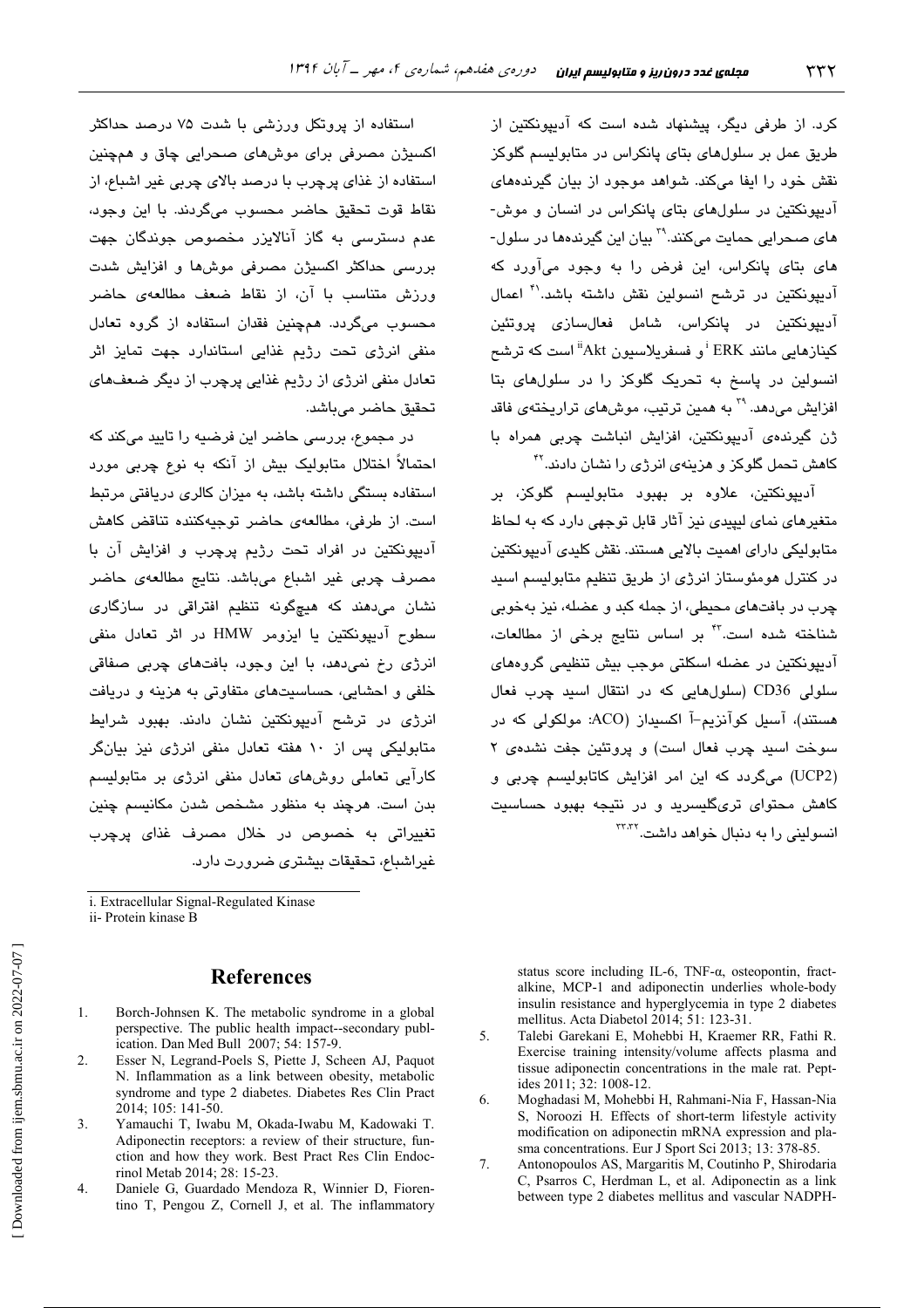oxidase activity in the human arterial wall: the regulatory role of perivascular adipose tissue. Diabetes 2015; 64: 2207-19.

- 8. Singh MP, Pathak D, Sharma GK, Sharma C. Peroxisome proliferator-activated receptors (PPARS): a target with a broad therapeutic potential for human diseases: an overview. Pharmacologyonline 2011; 2: 58-89.
- 9. Han SH, Sakuma I, Shin EK, Koh KK. Antiatherosclerotic and anti-insulin resistance effects of adiponectin: basic and clinical studies. Prog Cardiovasc Dis 2009;  $52:126-40.$
- 10. Okamoto Y, Kihara S, Funahashi T, Matsuzawa Y, Libby P. Adiponectin: a key adipocytokine in metabolic syndrome. Clin Sci (Lond) 2006; 110: 267-78.
- 11. Cui M, Yu H, Wang J, Gao J, Li J. Chronic caloric restriction and exercise improve metabolic conditions of dietary-induced obese mice in autophagy correlated manner without involving AMPK. J Diabetes Res 2013; 2013: 852754.
- 12. Christiansen T, Paulsen SK, Bruun JM, Ploug T, Pedersen SB, Richelsen B, Diet-induced weight loss and exercise alone and in combination enhance the expression of adiponectin receptors in adipose tissue and skeletal muscle, but only diet-induced weight loss enhanced circulating adiponectin. J Clin Endocrinol Metab 2010; 95: 911-9.
- 13. Kraemer RR, Castracane VD. Exercise and humoral mediators of peripheral energy balance: ghrelin and adiponectin. Exp Biol Med (Maywood) 2007; 232: 184- $94$
- 14. Nascimento H, Costa E, Rocha S, Lucena C, Rocha-Pereira P, Rêgo C, et al. Adiponectin and markers of metabolic syndrome in obese children and adolescents: impact of 8-mo regular physical exercise program. Pediatr Res 2014; 76: 159-65.
- Varady K, Roohk D, Loe Y, McEvov-Hein B, Heller-15. stein M. Effects of modified alternate-day fasting regimens on adipocyte size, triglyceride metabolism, and plasma adiponectin levels in mice. J Lipid Res 2007; 48: 2212-9.
- Varady KA, Hellerstein MK. Do calorie restriction or 16. alternate-day fasting regimens modulate adipose tissue physiology in a way that reduces chronic disease risk? Nutr Rev 2008; 66: 333-42.
- 17. Saunders TJ, Palombella A, McGuire KA, Janiszewski PM, Despres JP, Ross R. Acute exercise increases adiponectin levels in abdominally obese men. J Nutr Metab 2012; 2012: 148729.
- 18. Kraemer RR, Aboudehen KS, Carruth AK, Durand RT, Acevedo EO, Hebert EP, et al. Adiponectin responses to continuous and progressively intense intermittent exercise. Med Sci Sports Exerc 2003; 35: 1320-5.
- 19. Moghadasi M, Mohebbi H, Rahmani-Nia F, Hassan-Nia S, Noroozi H, Pirooznia N. High-intensity endurance training improves adiponectin mRNA and plasma concentrations. Eur J Appl Physiol 2012; 112: 1207-14.
- 20. Boudou P, Sobngwi E, Mauvais-Jarvis F, Vexiau P, Gautier JF. Absence of exercise-induced variations in adiponectin levels despite decreased abdominal adiposity and improved insulin sensitivity in type 2 diabetic men. Eur J Endocrinol 2003; 149: 421-4.
- $21$ Rosenbaum M, Nonas C, Weil R, Horlick M, Fennoy I, Vargas I, et al. School-based intervention acutely improves insulin sensitivity and decreases inflammatory markers and body fatness in junior high school students. J Clin Endocrinol Metab 2007; 92: 504-8.
- 22. Rokling-Andersen MH, Reseland JE, Veierod MB, Anderssen SA, Jacobs DRJr, Urdal P, et al. Effects of long-

term exercise and diet intervention on plasma adipokine concentrations. Am J Clin Nutr 2007; 86: 1293-301.

- 23. Yamashita AS, Lira FS, Rosa JC, Paulino EC, Brum PC, Negrão CE, et al. Depot-specific modulation of adipokine levels in rat adipose tissue by diet-induced obesity: the effect of aerobic training and energy restriction. Cytokine 2010; 52: 168-74.
- 24. Jashni HK, Mohebbi H, Delpasand A, Jahromy HK. Caloric restriction and exercise training, combined, not solely improve total plasma adiponectin and glucose homeostasis in streptozocin-induced diabetic rats. Sport Sciences for Health 2014; 11: 81-6.
- Friedewald WT, Levy RI, Fredrickson DS. Estimation 25. of the concentration of low-density lipoprotein cholesterol in plasma, without use of the preparative ultracentrifuge. Clin Chem 1972; 18: 499-502.
- O'Leary VB, Jorett AE, Marchetti CM, Gonzalez F, Ph-26. illips SA, Ciaraldi TP, et al. Enhanced adiponectin multimer ratio and skeletal muscle adiponectin receptor expression following exercise training and diet in older insulin-resistant adults. Am J Physiol Endocrinol Metab 2007; 293: E421-7.
- 27. Skurk T, Alberti-Huber C, Herder C, Hauner H. Relationship between adipocyte size and adipokine expression and secretion. J Clin Endocrinol Metab 2007; 92: 1023-33
- 28. Salani B, Briatore L, Andraghetti G, Adami GF, Maggi D, Cordera R. High-molecular weight adiponectin isoforms increase after biliopancreatic diversion in obese subjects. Obesity (Silver Spring) 2006; 14: 1511-4.
- 29. Oliver P, Ribot J, Rodriguez A, Sanchez J, Pico C, Palou A. Resistin as a putative modulator of insulin action in the daily feeding/fasting rhythm. Pflügers Archiv 2006; 452: 260-7.
- 30. Stelmanska E, Kmiec Z, Swierczynski J. The genderand fat depot-specific regulation of leptin, resistin and adiponectin genes expression by progesterone in rat. J Steroid Biochem Mol Biol 2012; 132: 160-7.
- 31. Burneiko RC, Diniz YS, Galhardi CM, Rodrigues HG, Ebaid GM, Faine LA, et al. Interaction of hypercaloric diet and physical exercise on lipid profile, oxidative stress and antioxidant defenses. Food Chem Toxicol 2006; 44: 1167-72.
- Yamauchi T, Kamon J, Minokoshi Y, Ito Y, Waki H, 32. Uchida S, et al. Adiponectin stimulates glucose utilization and fatty-acid oxidation by activating AMPactivated protein kinase. Nat Med 2002; 8: 1288-95.
- 33. Yamauchi T, Kamon J, Waki H, Terauchi Y, Kubota N, Hara K, et al. The fat-derived hormone adiponectin reverses insulin resistance associated with both lipoatrophy and obesity. Nat Med 2001; 7: 941-6.
- 34. Coskun O, Ocakci A, Bayraktaroglu T, Kanter M. Exercise training prevents and protects streptozotocininduced oxidative stress and beta-cell damage in rat pancreas. Tohoku J Exp Med 2004; 203: 145-54.
- 35. Hara T. Fujiwara H. Nakao H. Mimura T. Yoshikawa T. Fujimoto S. Body composition is related to increase in plasma adiponectin levels rather than training in young obese men. Eur J Appl Physiol 2005; 94: 520-6.
- Teixeira-Lemos E, Nunes S, Teixeira F, Reis F. Regular 36. physical exercise training assists in preventing type 2 diabetes development: focus on its antioxidant and antiinflammatory properties. Cardiovasc Diabetol 2011; 10: 12
- Phillips A, Cobbold C. A comparison of the effects of 37. aerobic and intense exercise on the type 2 diabetes mellitus risk marker adipokines, adiponectin and retinol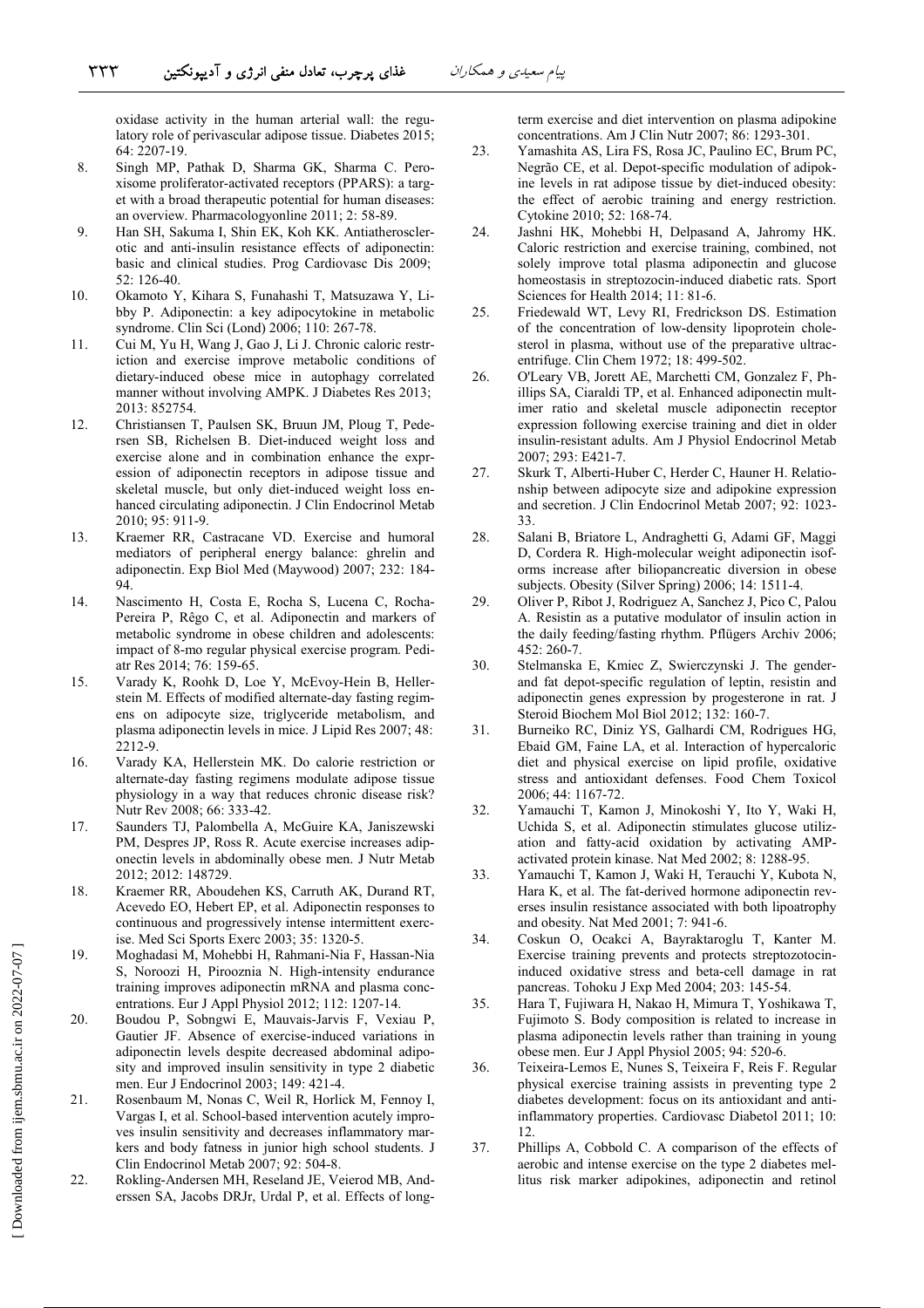binding protein-4. International Journal of Chronic Diseases 2014; 2014.

- 38. Aprahamian T, Bonegio RG, Richez C, Yasuda K, Chiang LK, Sato K, et al. The peroxisome proliferatoractivated receptor gamma agonist rosiglitazone ameliorates murine lupus by induction of adiponectin. J Immunol 2009; 182: 340-6.
- 39. Wijesekara N, Krishnamurthy M, Bhattacharjee A, Suhail A, Sweeney G, Wheeler MB. Adiponectin-induced ERK and Akt phosphorylation protects against pancreatic beta cell apoptosis and increases insulin gene expression and secretion. J Biol Chem 2010; 285: 33623-31.
- 40. Mao X, Kikani CK, Riojas RA, Langlais P, Wang L, Ramos FJ, et al. APPL1 binds to adiponectin receptors and mediates adiponectin signalling and function. Nat Cell Biol 2006; 8: 516-23.
- 41. Kharroubi I, Rasschaert J, Eizirik DL, Cnop M. Expression of adiponectin receptors in pancreatic beta cells. Biochem Biophys Res Commun 2003; 312: 1118-22.
- 42. Bjursell M, Ahnmark A, Bohlooly YM, William-Olsson L, Rhedin M, Peng XR, et al. Opposing effects of adiponectin receptors 1 and 2 on energy metabolism. Diabetes 2007; 56: 583-93.
- 43. Berg AH, Combs TP, Scherer PE. ACRP30/adiponectin: an adipokine regulating glucose and lipid metabolism. Trends Endocrinol Metab 2002; 13: 84-9.